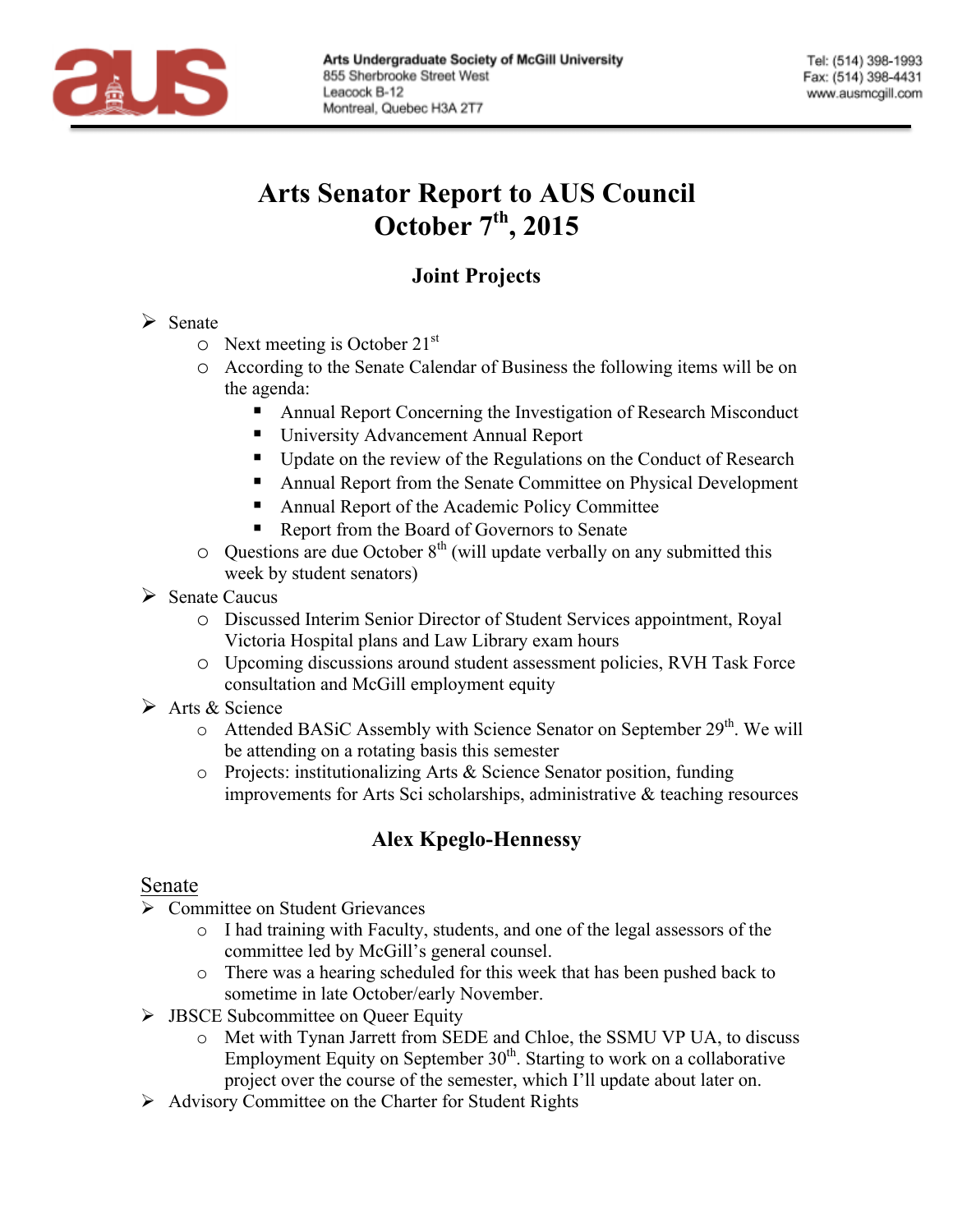- o SQ
- $\triangleright$  Subcommittee of the APC on Teaching and Learning
	- o The first meeting is tomorrow
	- o Major topic will be revised terms of reference that will affect both the composition and role of this subcommittee
	- o Attending a smaller meeting with the Director of TLS, a TLS Academic Associate, and the Management Student Senator to discuss online learning tools on October  $16<sup>th</sup>$
- Ø Ad-Hoc Committee to Review the Charter on Student Rights
	- o Waiting to hear back about the first meeting of this committee
- $\triangleright$  Advisory Committee on the Possible Reappointment of the Dean of Students
	- o Waiting to hear back about the first meeting of this committee

#### AUS

- Ø Committee on Student Affairs
	- $\circ$  First meeting was supposed to be October  $7<sup>th</sup>$ , however this has been cancelled
	- $\circ$  Next meeting will be November 11<sup>th</sup>

### **Erin Sobat**

I hope that everyone is adjusting to the change of seasons outside! I feel like I haven't spent enough time interacting with students this term, so expect to see more of me at upcoming departmental events. As always, if you have comments, ideas or questions regarding my role, the AUS, SSMU, or the McGill bureaucratic beast, please shoot me an email at artssenator2@ssmu.mcgill.ca!

#### Senate

- $\triangleright$  Academic Policy Committee (APC)
	- $\circ$  Next meeting Thursday, October 8<sup>th</sup>
	- $\circ$  Agenda: annual subcommittee reports, revisions to transfer credit policy & Regulations Concerning Investigation of Research Misconduct
- Ø Enrolment and Student Affairs Advisory Committee (ESAAC)
	- $\circ$  Next meeting Tuesday, October 6<sup>th</sup>
	- o Agenda: Student Assessment Policy framework, Fall Reading Break, Sexual Assault Climate Survey, Family Care Program, Sick Notes
- Ø Committee on Student Services (CSS)
	- o Next meeting Tuesday, October 20<sup>th</sup>
	- o Discussion likely to focus on goals of newly-appointed Interim Senior Director, Student Services internal unit review
- $\triangleright$  Principal's Task Force on the Royal Victoria Hospital Site
	- $\circ$  Met Tuesday, September 29<sup>th</sup>
	- o Essentially developing a "mission statement" for the potential acquisition of the RVH site, which will guide feasibility study  $\&$  project committees
	- $\circ$  Will be pushing for broad student & faculty consultation on space priorities (in collaboration with student senators & SSMU)
	- $\circ$  Next meeting Tuesday, October 13<sup>th</sup>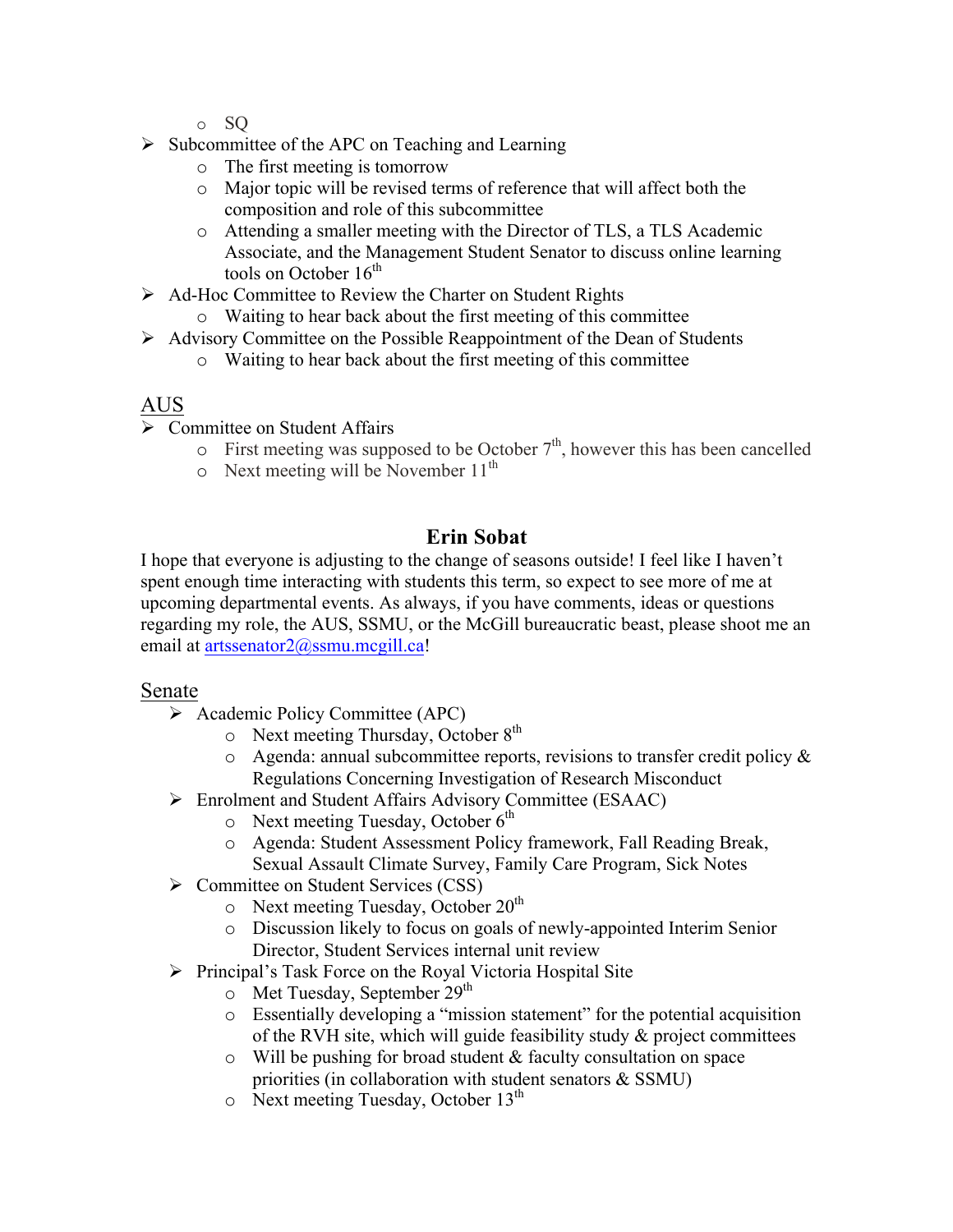- Ø Senior Director of Student Services Search Committee
	- o Search was postponed while Student Services undergoes internal unit review; however, Deputy Provost unilaterally appointed Robyn Wiltshire, Director of DPSLL Office, as new Interim Director starting October 5<sup>th</sup>
	- o Joint statement released by student associations: http://ow.ly/SRqO9

#### SSMU

- Ø SSMU Council
	- $\circ$  Met Thursday, October 1<sup>st</sup>
	- o Approved VP Internal by-election, endorsed Statement on Interim Senior Director of Student Services, received notices of motion for Climate Change Policy & CKUT, Safety Network & Yearbook fee referenda  $\circ$  Next meeting Thursday, October 15<sup>th</sup>
- Ø SSMU Internal Regulations Review Committee (IRRC)
	- $\circ$  First meeting Wednesday, September 30<sup>th</sup>
	- o Responsible for reviewing proposed new "Internal Regulations" & constitutional referenda before going to SSMU Council for approval o Next meeting TBD
- $\triangleright$  SSMU Nominating Committee
	- o Reported to SSMU Council on September 17<sup>th</sup>
	- o Next meeting to nominate new Deputy Electoral Officer TBD
- $\triangleright$  "Know Your Rights" Working Group
	- o Still accepting new members! Will be scheduling first meeting ASAP
- $\triangleright$  University Affairs Committee
	- o Responsible for overseeing research & advocacy priorities of UA portfolio, including advising on SSMU MoA negotiations

## AUS

- Ø Memorandum of Agreement Working Group
	- o Advising President & VP Finance on MoA negotiations with McGill
	- o Currently a proposal is on the table to allow SNAX to sell sandwiches; negotiations will focus on reducing trade-offs (e.g. price controls)
- Ø Ad-Hoc Human Resources Committee
	- o Working with AUS President to bring in more consistent HR policies for job descriptions, hiring & stipends
	- o First meeting TBD
- Ø Dean of Arts Search Committee
	- $\circ$  Next meeting Wednesday, Oct 7<sup>th</sup>
	- o Currently reviewing initial candidate applications to develop shortlist
- $\triangleright$  Faculty of Arts Meetings
	- $\circ$  Met Tuesday, September 29<sup>th</sup>
	- o Updates on Faculty of Religious Studies integration, School of Public Policy, budgetary situtation & space changes
	- $\circ$  Next meeting Tuesday, October 27<sup>th</sup>
- $\triangleright$  Curriculum Committee
	- $\circ$  Reviews proposals for new or revised programs  $\&$  courses in the Faculty